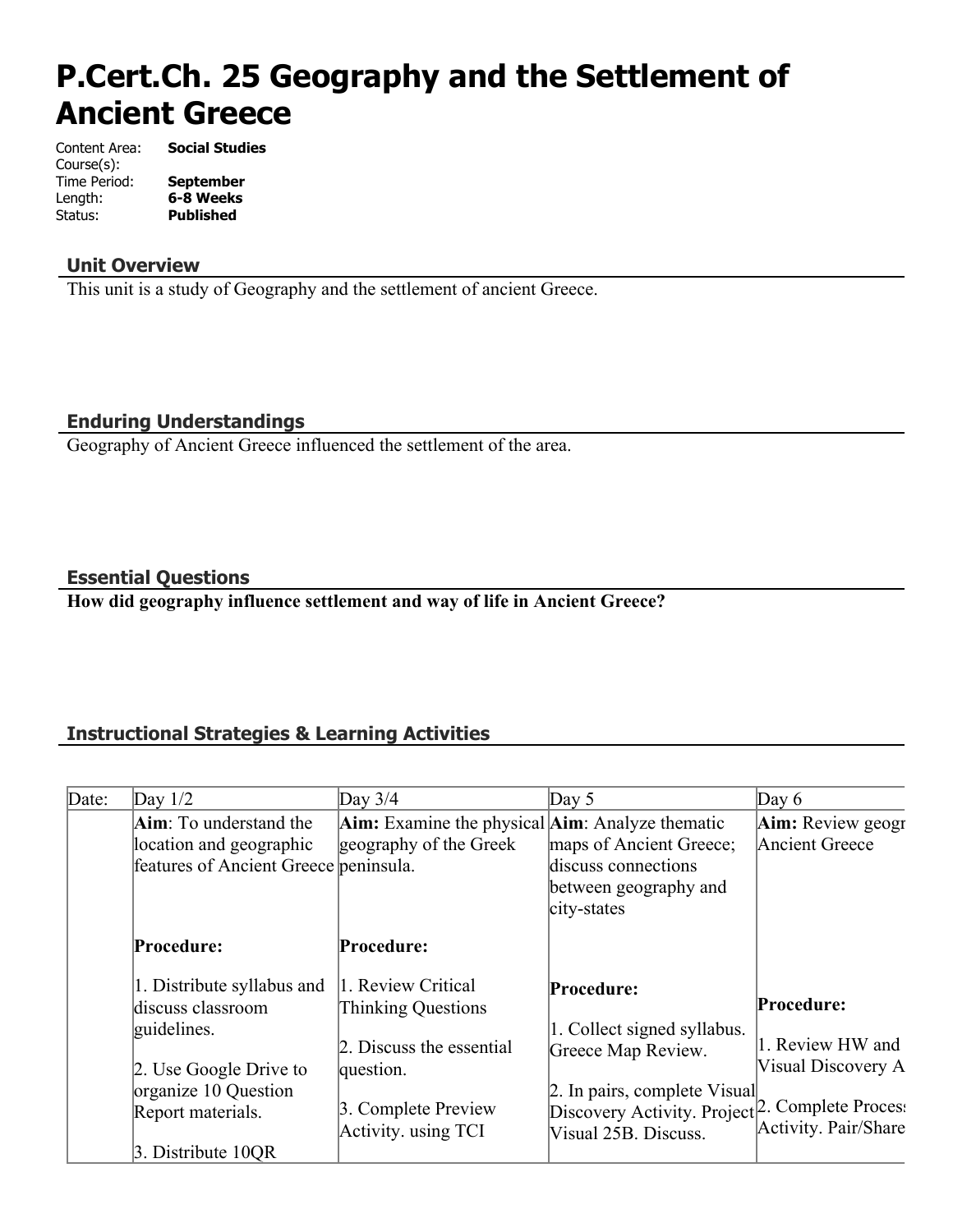| Checklist and discuss.       | presentation. Discuss                    | 2. Read 25.2 & 25.3 and    | collect.                       |
|------------------------------|------------------------------------------|----------------------------|--------------------------------|
|                              |                                          | complete in online         |                                |
| 4. Look at calendar for      | 4. Complete outline map of $ $ notebook. |                            | 3. Complete Crack 1            |
| remainder of year.           | modern day Greece and                    |                            | Code Review.                   |
| Students use agenda to       | surrounding countries in                 | 3. Project Visual 25C and  |                                |
| schedule the rest of their   | pairs using textbook maps.               | discuss.                   |                                |
| report. Write dates in       |                                          |                            |                                |
| Google Drive 10QR            |                                          | 4. Pairs read and complete |                                |
| Tracking Sheet. Use rest of  |                                          | 25.4 $& 25.5$ in online    |                                |
| class to begin steps 1-3.    |                                          | notebook.                  |                                |
| 5. Orally read Setting the   |                                          |                            |                                |
| Stage p. 268-269. Discuss    |                                          |                            |                                |
| maps.                        |                                          | Assessment:                |                                |
|                              |                                          |                            |                                |
| 6. Complete Reading          | Assessment:                              | visual discovery;          |                                |
| Challenge as pretest         |                                          | C <sub>25</sub> notebook   |                                |
|                              | critical thinking questions;             |                            |                                |
| 7. Distribute Unit 5         | preview activity; visual                 |                            | Assessment:                    |
| Geography Challenge.         | discovery                                |                            |                                |
|                              |                                          | Homework:                  | C <sub>25</sub> notebookt; Pro |
| 8. Review directions with    |                                          |                            |                                |
| students. Place check over   |                                          | finish 25.4 $&$ 25.5 in    | Activity                       |
| completed items.             | Homework:                                | online notebook            |                                |
|                              |                                          |                            |                                |
| 9. Complete Geography        | <b>SS Info Sheet Signed</b>              |                            | Homework:                      |
| Skills as guided practice.   |                                          |                            |                                |
|                              | Lesson Game                              |                            | Study for quiz                 |
| 10. Begin Critical           | Preassessment                            |                            |                                |
| Thinking questions           |                                          |                            | Greece Map quiz in             |
|                              |                                          |                            |                                |
| <b>Assessment:</b> geography |                                          |                            |                                |
| challenge                    |                                          |                            |                                |
|                              |                                          |                            |                                |
| Homework:                    |                                          |                            |                                |
| Day 1: Syllabus signed by    |                                          |                            |                                |
| Day 3 Critical Thinking      |                                          |                            |                                |
| Questions;                   |                                          |                            |                                |

# **Integration of 21st Century Themes and Career Exploration**

| CRP.K-12.CRP2  | Apply appropriate academic and technical skills.                                                          |
|----------------|-----------------------------------------------------------------------------------------------------------|
| CRP.K-12.CRP4  | Communicate clearly and effectively and with reason.                                                      |
| CRP.K-12.CRP11 | Use technology to enhance productivity.                                                                   |
| CAEP.9.2.8.B.4 | Evaluate how traditional and nontraditional careers have evolved regionally, nationally,<br>and globally. |
| CRP.K-12.CRP8  | Utilize critical thinking to make sense of problems and persevere in solving them.                        |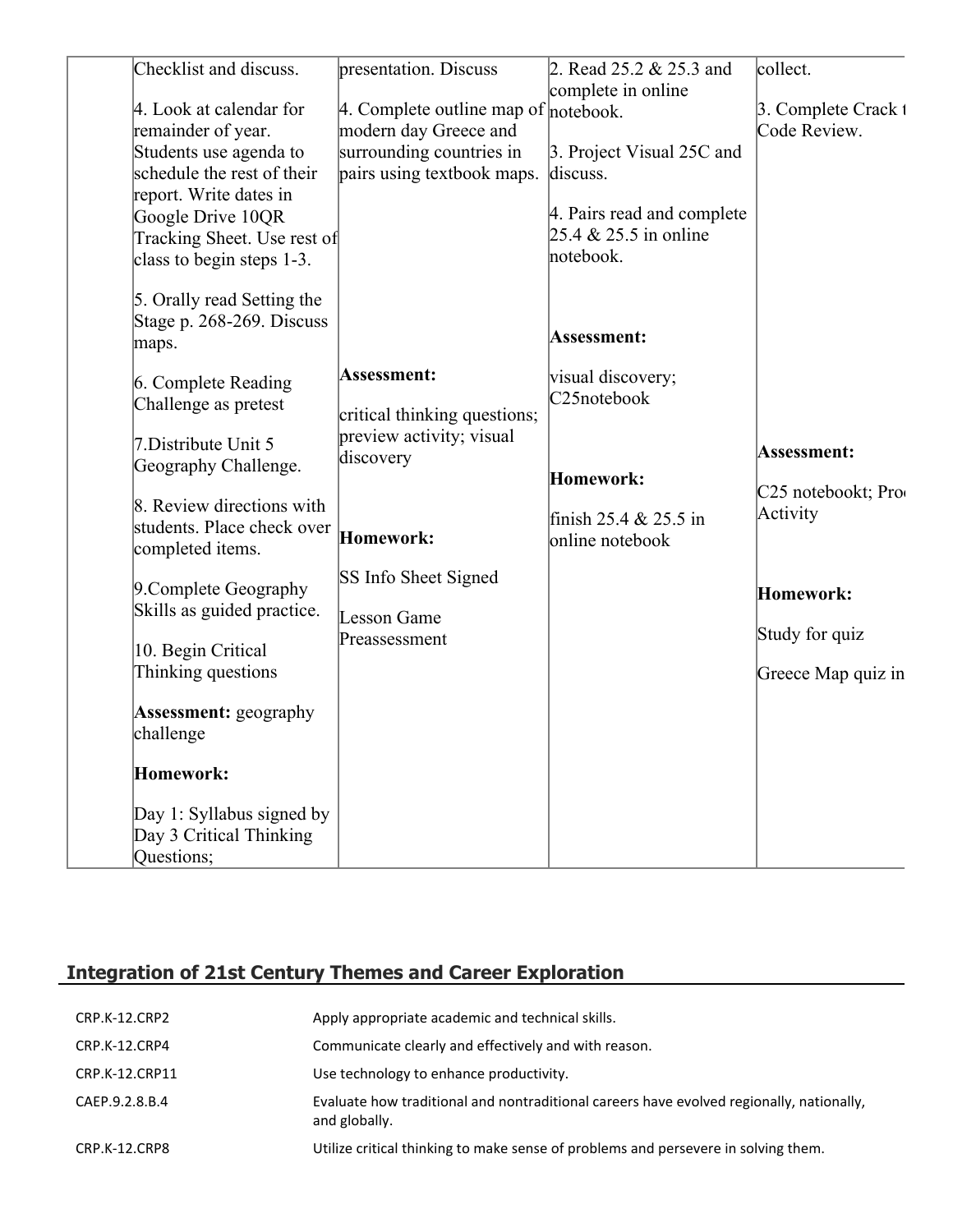| CRP.K-12.CRP7  | Employ valid and reliable research strategies.              |
|----------------|-------------------------------------------------------------|
| CRP.K-12.CRP1  | Act as a responsible and contributing citizen and employee. |
| CRP.K-12.CRP10 | Plan education and career paths aligned to personal goals.  |

#### **Technology Integration**

Students will create reports using Google Drive.

| TECH.8.1.8       | Educational Technology: All students will use digital tools to access, manage, evaluate, and<br>synthesize information in order to solve problems individually and collaborate and to<br>create and communicate knowledge.                     |
|------------------|------------------------------------------------------------------------------------------------------------------------------------------------------------------------------------------------------------------------------------------------|
| TECH.8.1.8.F     | Critical thinking, problem solving, and decision making: Students use critical thinking skills<br>to plan and conduct research, manage projects, solve problems, and make informed<br>decisions using appropriate digital tools and resources. |
| TECH.8.1.8.C.CS1 | Interact, collaborate, and publish with peers, experts, or others by employing a variety of<br>digital environments and media.                                                                                                                 |
| TECH.8.1.8.D.2   | Demonstrate the application of appropriate citations to digital content.                                                                                                                                                                       |
| TECH.8.1.8.A.CS2 | Select and use applications effectively and productively.                                                                                                                                                                                      |

# **Interdisciplinary Connections**

| LA.WHST.6-8.7   | Conduct short research projects to answer a question (including a self-generated<br>question), drawing on several sources and generating additional related, focused<br>questions that allow for multiple avenues of exploration. |
|-----------------|-----------------------------------------------------------------------------------------------------------------------------------------------------------------------------------------------------------------------------------|
| LA.RH.6-8.1     | Cite specific textual evidence to support analysis of primary and secondary sources.                                                                                                                                              |
| LA.RH.6-8.2     | Determine the central ideas or information of a primary or secondary source; provide an<br>accurate summary of the source distinct from prior knowledge or opinions.                                                              |
| LA.WHST.6-8.2   | Write informative/explanatory texts, including the narration of historical events, scientific<br>procedures/experiments, or technical processes.                                                                                  |
| LA.RH.6-8.4     | Determine the meaning of words and phrases as they are used in a text, including<br>vocabulary specific to domains related to history/social studies.                                                                             |
| LA.WHST.6-8.2.B | Develop the topic with relevant, well-chosen facts, definitions, concrete details,<br>quotations, or other information and examples.                                                                                              |
| LA.WHST.6-8.2.D | Use precise language and domain-specific vocabulary to inform about or explain the topic.                                                                                                                                         |
| LA.RH.6-8.10    | By the end of grade 8, read and comprehend history/social studies texts in the grades 6-8<br>text complexity band independently and proficiently.                                                                                 |
| LA.WHST.6-8.4   | Produce clear and coherent writing in which the development, organization, voice, and<br>style are appropriate to task, purpose, and audience.                                                                                    |
| LA.WHST.6-8.6   | Use technology, including the Internet, to produce and publish writing and present the<br>relationships between information and ideas clearly and efficiently.                                                                    |

#### **Differentiation**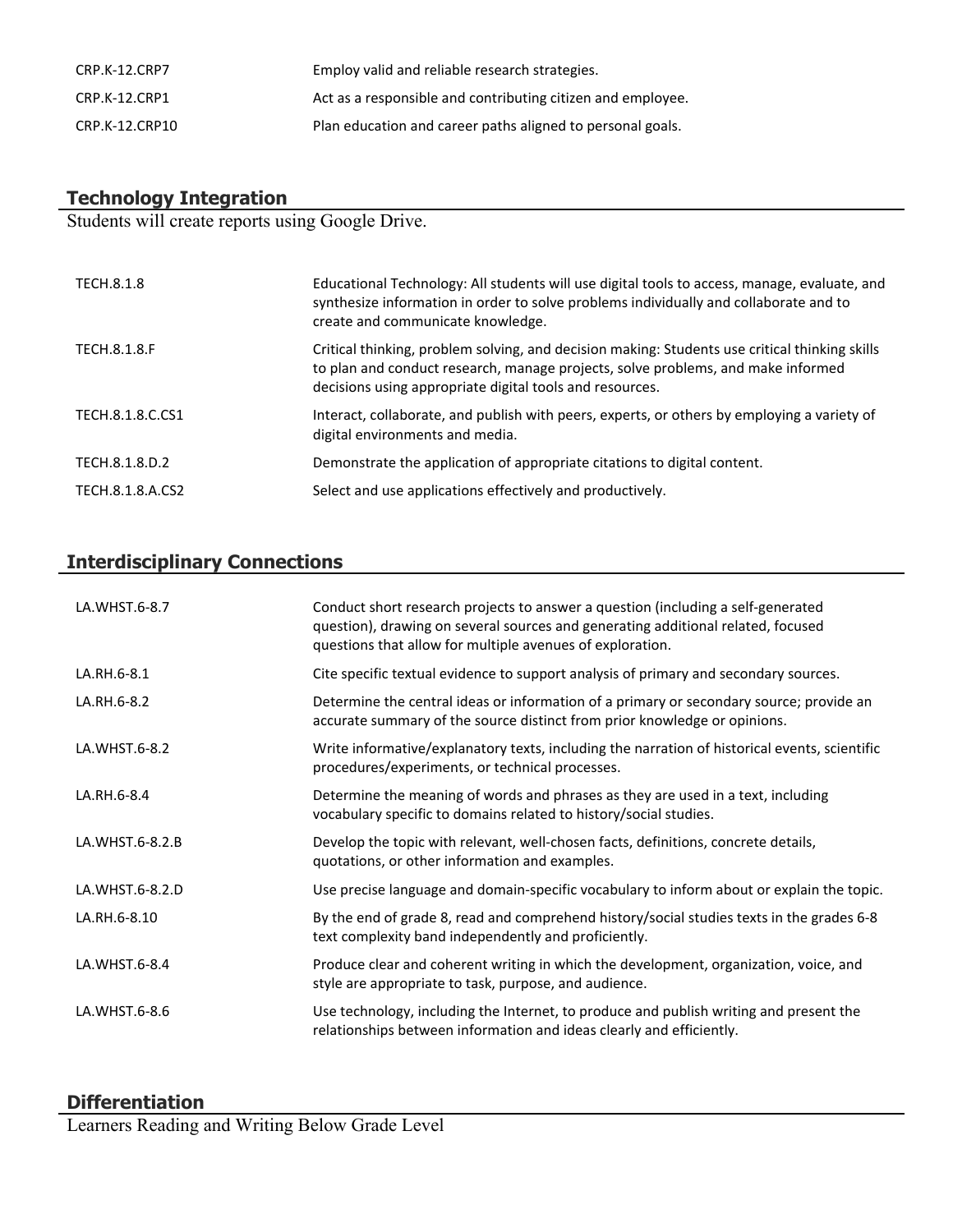- **Read One Section at a Time** Break up the reading during the Visual Discovery activity so that students read only one section at a time.
- To break up the reading for *Physical Geography of Greece*:
- Ask all but the last bulleted question in Step 2. Have students read Section 2 and complete the corresponding Reading Notes.
- Ask the last bulleted question in Step 2. Have students read Section 3 and complete the corresponding Reading Notes.
- To break up the reading for *Ancient Greek Colonies and Trade Routes*: Ask all but the last two bulleted questions in Step 5. Have students read Section 4 and complete the corresponding Reading Notes.
- Ask the last two bulleted questions in Step 5. Have students read Section 5 and complete the corresponding Reading Notes.
- **Scaffold the Reading Notes** Use the Guide to Reading Notes to scaffold the Reading Notes so that students take steps toward working more independently.
- For Section 2, omit key words that students can fill in.
- For Sections 3 and 4, provide prompts that students can complete.
- For Section 5, have students complete as written.

Learners with Special Education Needs

- **Divide the Preview Question** Divide the Preview question in the Interactive Student Notebook into two separate questions: *How do you think the physical geography of Greece influenced where people settled? and How do you think the physical geography of Greece influenced how people lived?* Students should write a brief response to each question.
- **Offer a Choice for the Processing Activity** Have students complete two of the four storyboard pages for the Processing activity. Allow students the choice of doing Pages 1 and 2 or Pages 3 and 4. Alternatively, consider pairing students to work together to complete all four pages of the storyboard.

Advanced Learners

**Add Questions to the Debrief** Add the following questions to Step 8 in the Visual Discovery activity:

#### **Modifications & Accommodations**

IEP and 504 Accommodations will be utilized.

#### **Benchmark Assessments**

sentence construction

paragraph writing

DBQ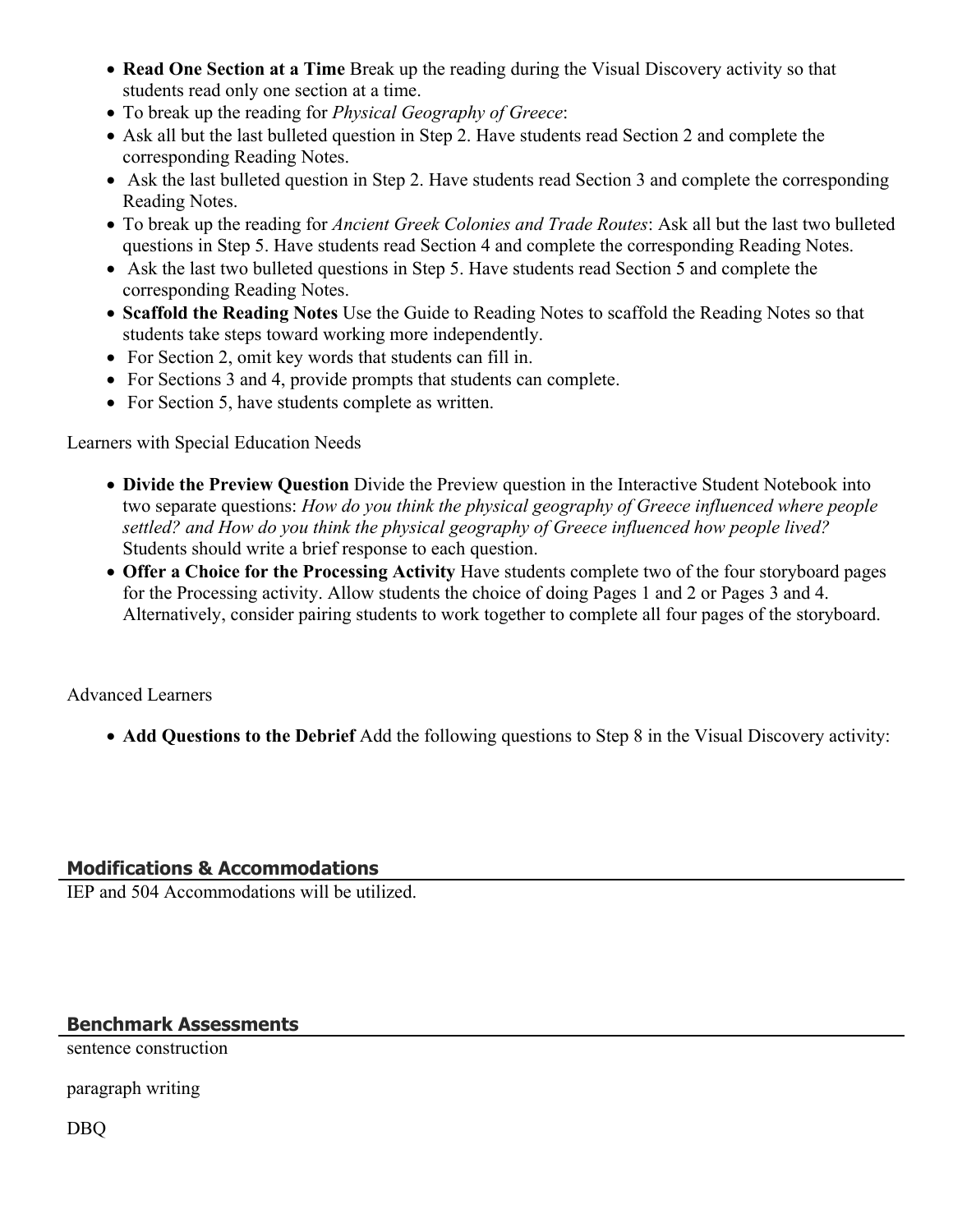#### **Formative Assessments**

See assessments listed above.

#### **Summative Assessments**

See assessments listed above.

#### **Instructional Materials**

**Standards**

History Alive! textbook series

See materials listed in lesson plans above.

### SOC.6.2.8.B.4.a Explain how geography influenced the development of the political, economic, and cultural centers of each empire as well as the empires' relationships with other parts of the world. LA.RH.6-8.1 Cite specific textual evidence to support analysis of primary and secondary sources. LA.RH.6-8.2 Determine the central ideas or information of a primary or secondary source; provide an accurate summary of the source distinct from prior knowledge or opinions. LA.RH.6-8.3 Identify key steps in a text's description of a process related to history/social studies (e.g., how a bill becomes law, how interest rates are raised or lowered). SOC.6.2.8.GeoPP.3.a Use geographic models to describe how the availability of natural resources influenced the development of the political, economic, and cultural systems of each of the classical civilizations and provided motivation for expansion. SOC.6.2.8.GeoHE.4.a Explain how geography influenced the development of the political, economic, and cultural centers of each empire as well as the empires' relationships with other parts of the world. LA.RH.6-8.4 **Determine the meaning of words and phrases as they are used in a text, including**

vocabulary specific to domains related to history/social studies. LA.RH.6-8.5 **Describe how a text presents information (e.g., sequentially, comparatively, causally).** LA.RH.6-8.6 **In the act of a text that reveal an author's point of view or purpose (e.g., loaded** but not all purpose (e.g., loaded